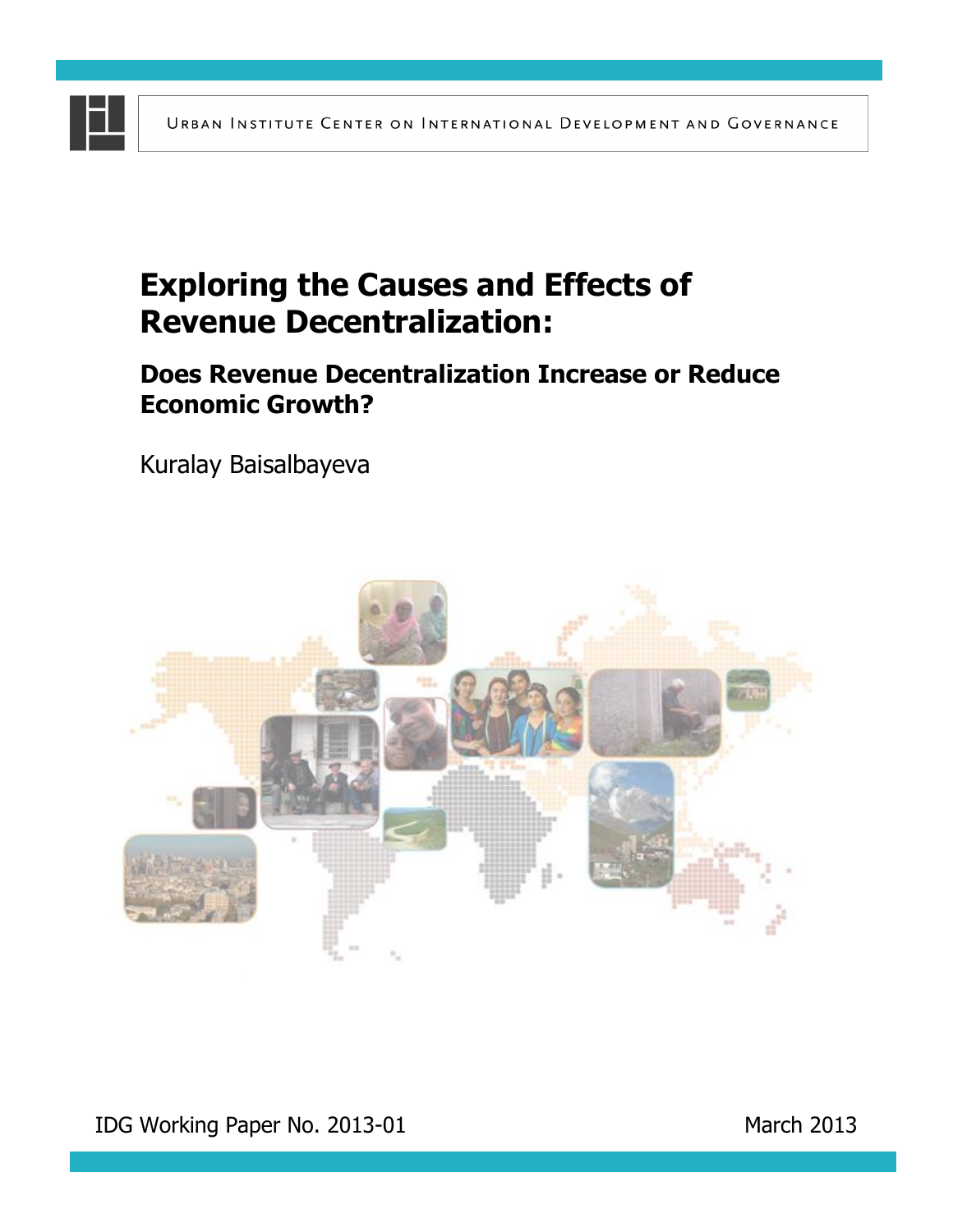Copyright © January, 2013. The Urban Institute.

Permission is granted for reproduction of this file, with attribution to the Urban Institute.

The Urban Institute is a nonprofit, nonpartisan policy research and educational organization that examines the social, economic, and governance problems facing the nation. The views expressed are those of the authors and should not be attributed to the Urban Institute, its trustees, or its funders.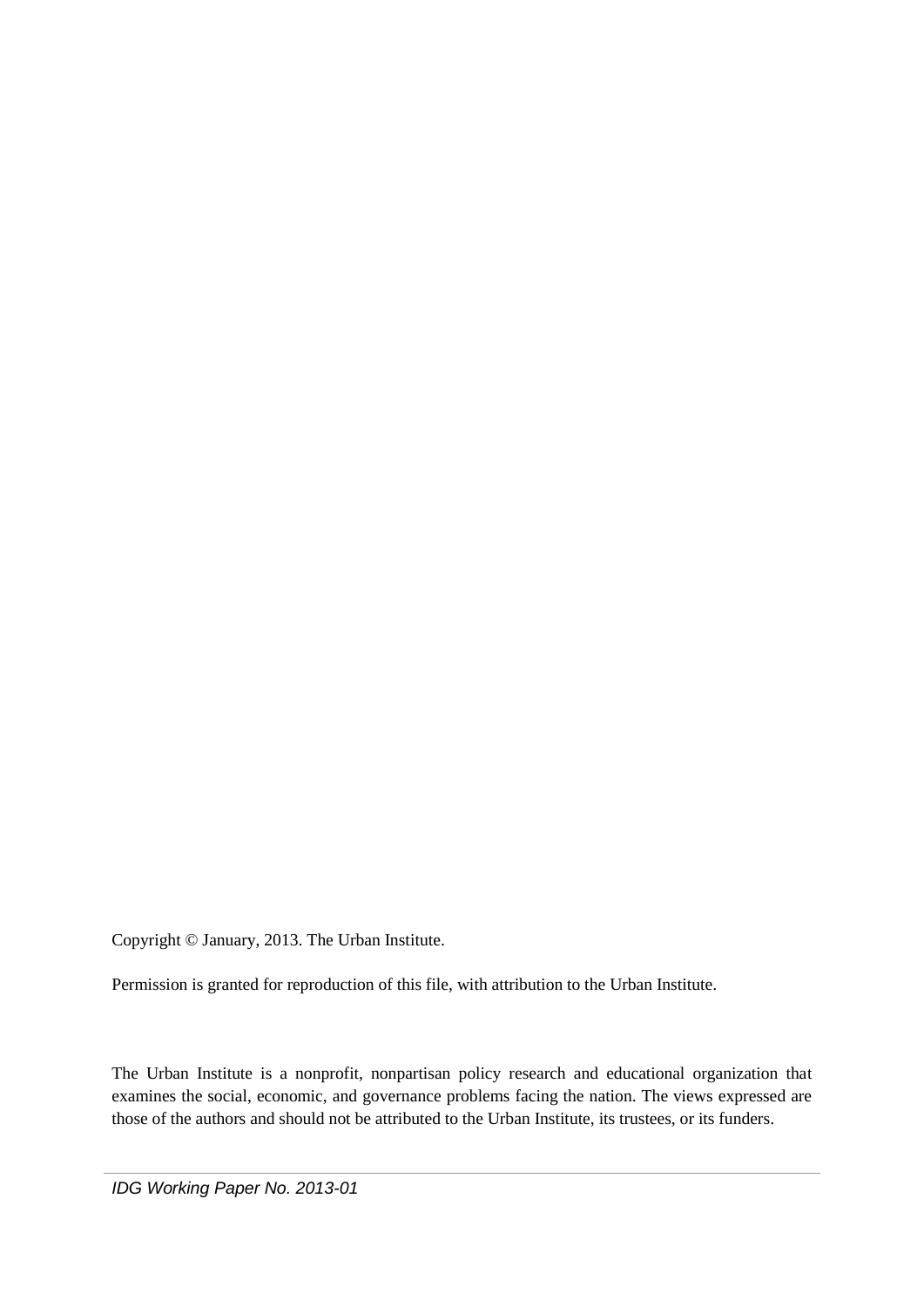## **Exploring the Causes and Effects of Revenue Decentralization: Does Revenue Decentralization Increase or Reduce Economic Growth?**

**Kuralay Baisalbayeva**

**March 2013**

## **Abstract**

Although many developing and transition countries are pursuing fiscal decentralization reforms, the debate surrounding the relationship between revenue decentralization and economic growth has not yet been fully resolved. While proponents of decentralization suggest that local own source revenue collections are generally evidence of an effective local public sector, a contrasting view holds that revenues collected by weak and non-responsive local governments tend to negatively affect economic growth. Our analysis suggests that the relationship between revenue decentralization and economic growth differs considerably for different groups of countries, but does not find any evidence for the hypothesis that revenue decentralization suppresses economic growth.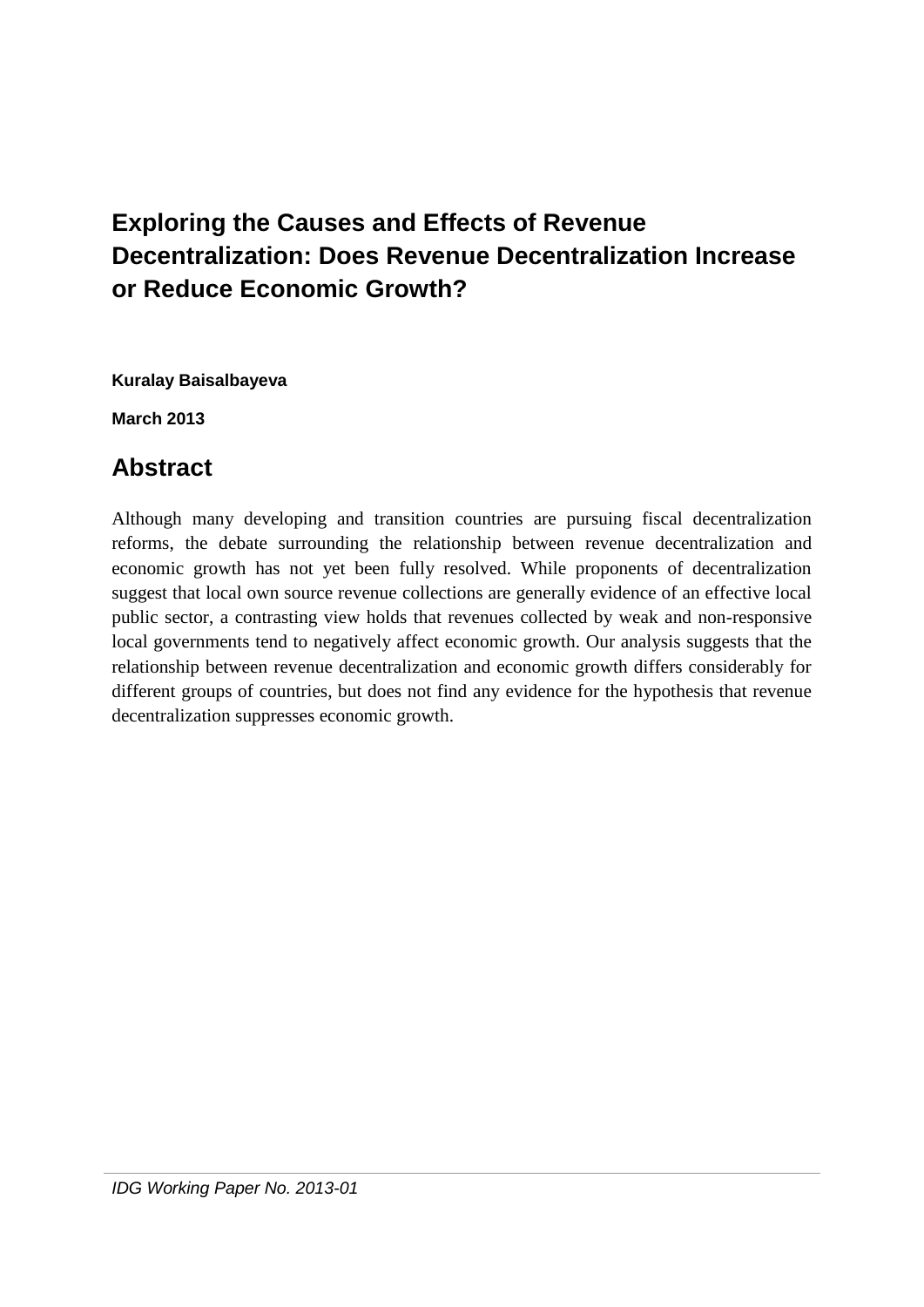#### **1. Introduction**

Although many developing and transition countries are pursuing fiscal decentralization and the reform of local government finances, there is an ongoing debate about the role that local revenues and revenue decentralization should play in such reforms. The policy debate surrounding own source revenue collections offers two contradictory views.

The first view emphasizes the importance of local governments in the public sector, where sub-national governments are considered to be important partners of central governments in providing efficient public services (UCLG, 2010). In contrast to the distant and unresponsive central government, local governments are closer to the people, which forces local governments to compete with each other and allows residents to "vote with their feet" in selecting their preferred mix of local expenditures and local revenues (Tiebout, 1956). In this context, higher local revenues reflect a higher willingness to pay for local public services as a result of more efficient and responsive local government jurisdictions (Oates, 1993). Higher local revenues are thus associated with higher economic growth.

An opposing argument seems to have gained more traction in recent years, notably that local revenues may detract from economic growth more than what they contribute (see, for instance, Prud'homme, 1995, and Tanzi, 2004). The basic argument made by this camp is that outside the United States and Europe, few countries have the local governance institutions necessary to ensure responsiveness and efficiency at the local level. It is argued that in the absence of appropriate institutions and accountability mechanisms, the encouragement of greater local government revenue collections would simply result in the expansion of the predatory tax powers of the public sector, where local elites are expected to capture the benefits of local taxation without a corresponding increase in marginal social benefits from own-source-funded local expenditures.

The relationship between fiscal decentralization and economic growth has been analyzed by a number of economists during the last three decades.<sup>1</sup> Many of these empirical analyses, however, focus on the impact of expenditure decentralization on economic growth, and are therefore of limited relevance for our current purpose. The empirical research analyzing the impact of revenue decentralization on economic growth is not only considerably smaller, but also inconclusive (Breuss and Eller, 2004). As such, which view of the local taxation and economic growth debate ultimately carries the day is unclear from the available academic research.

It appears that policy practice within the global development community is similarly divided. On one hand, USAID and other bilateral donors frequently encourage local governments to increase revenue collections as part of projects intended to strengthen democratic local governance. The same is true for many (urban) local government support projects supported by the World Bank. These projects assume that increased local revenues will translate into improved local services, and therefore, will improve conditions at the local level in terms of service delivery and local economic development. However, if this assumption is wrong, then

**<sup>.</sup>** <sup>1</sup> Empirical analyses studying the link between fiscal decentralization and economic growth include Davoodi and Zou (1998), Dabla-Norris (2006); Thiessen (2000), Martinez-Vazquez and Nab (2001); Iimi, (2005), Martinez-Vazquez and Rider (2006); and Rodriguez-Pose and Kroijer (2009). See Breuss and Eller (2004) for an overview of much of the relevant literature.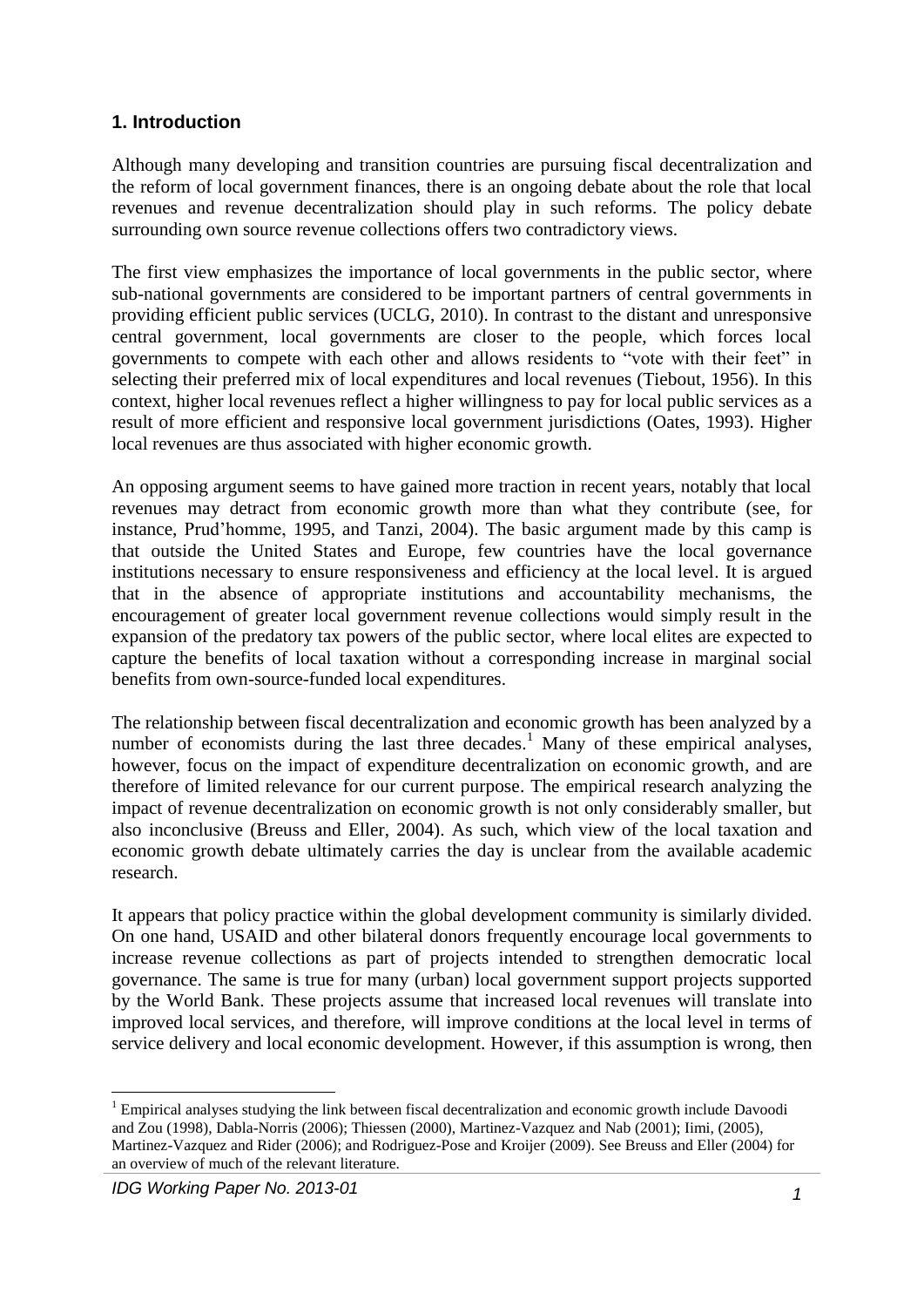the interventions that these development organizations support may actually result in a net loss to social welfare and could result in slower economic growth.

In contrast, the concern that local revenues form an obstacle to economic growth has led central government officials in some developing countries—along with their supporters in selected international financial institutions—to support the elimination of local taxes and other local own revenue sources. This viewpoint has received considerable attention in the literature and analysis of business climates. Concerns that higher local revenues will limit the potential for business growth, investment and job creation are used as an argument to actively advocate for reducing local taxes, licenses and fees (Corthay, 2009; Investment Climate Advisory Services of the World Bank Group, 2011).

The contrasting opinions on how own source revenues might impact economic growth are pitting different international development actors against each other in providing policy advice to partner country governments. It is this confusion that has inspired the current effort to uncover further evidence with regard to the potential effects (and causes) of revenue decentralization.

#### **2. The Research Question: Does Revenue Decentralization Increase or Reduce Economic Growth?**

Informed by the policy dilemma noted above, the main purpose of this paper is to investigate the relationship between revenue collections at the local level and the rate of domestic economic growth. In particular, are higher local revenue collections consistently associated with either higher or lower economic growth?

In particular, this paper analyzes the relationship between revenue collections at the local level and the rate of economic growth for different groups of countries for the period from 2003 to 2008. In doing so, we recognize that the relationship between economic growth and local revenue collections is likely to be different for different groups of countries.

#### **2.1 Fiscal Decentralization Patterns among Different Groups of Countries**

It is widely recognized that high-income, industrialized countries are more decentralized than developing or transition economies (Bahl and Linn, 1992). Table 1 presents the average shares that local governments contribute to general government expenditures and revenues, respectively, for selected OECD, transitional and developing countries. Consistent with previous findings in the literature, the results reveal that industrialized countries have a higher degree of decentralization, both with regard to expenditure decentralization as well as revenue decentralization. Previous analysis of fiscal decentralization patterns over time suggests that the overall trends with regard to fiscal decentralization have remained almost unchanged for the past three decades (Bahl and Wallace, 2005).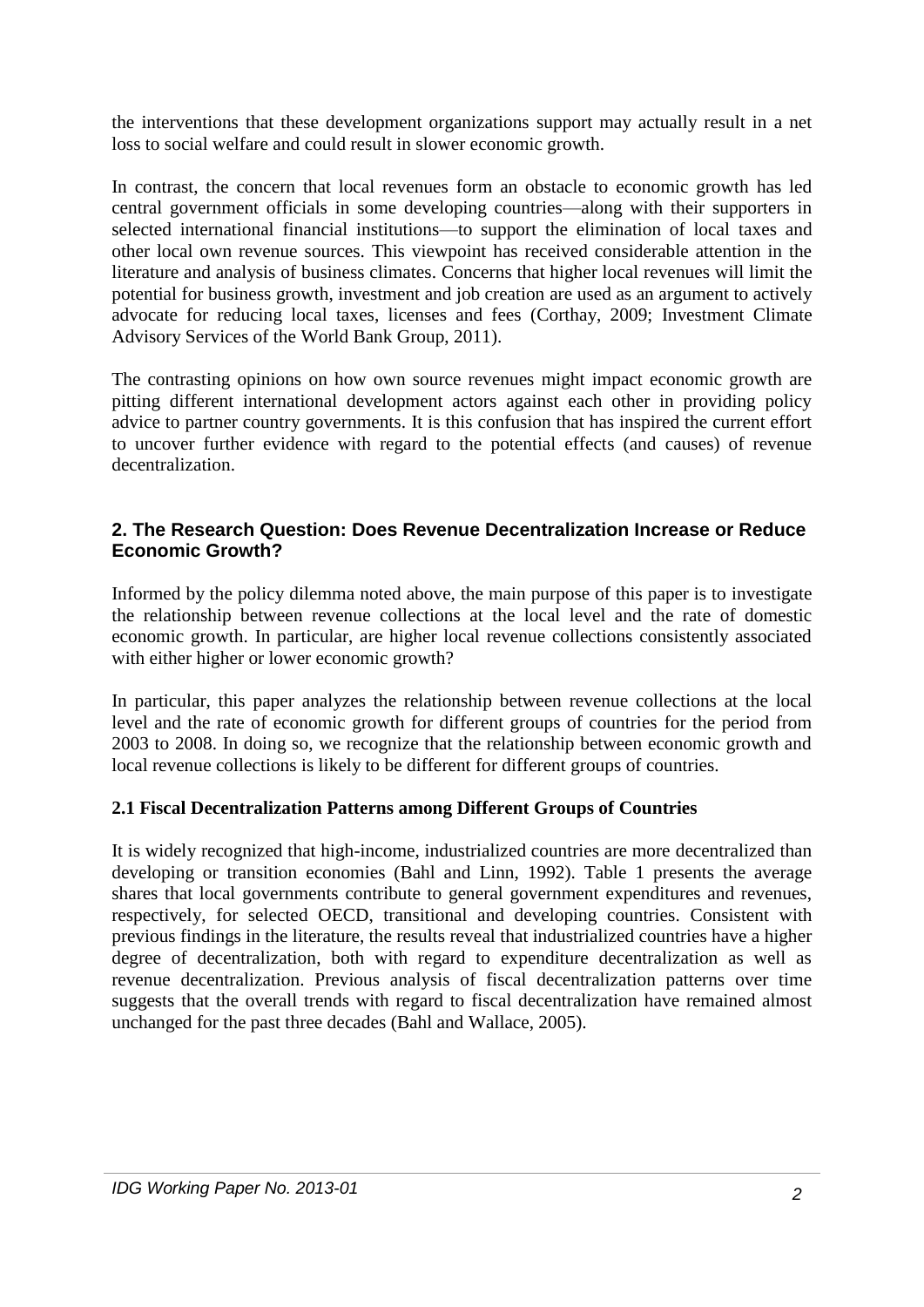|                               | Expenditures | Revenue collections |
|-------------------------------|--------------|---------------------|
| <b>OECD</b> countries         | 23.39        | 14.69               |
| <b>Transitional countries</b> | 22.82        | 12.43               |
| Developing countries          | 0.8          | 5.94                |

#### **Table 1. Local government expenditure and revenues (as a percent of general government), 2008**

*Source: Computed by authors based on IMF Government Finance Statistics, 2010. See table 2 for country sample.*

Although the statistics in table 1 indicate that more economically developed economies collect a greater share of public finances at the local level, few analysts would argue that this correlation is evidence that higher revenue decentralization is actually the cause of faster economic development. In fact, if anything, it is likely that the main line of causality runs in the opposite direction.

Economic development stimulates demand for services provided by local governments in addition to increasing the local tax base (Bahl and Linn, 1992, p.393). The wealthier a country (and the more formal its economy), the higher the demand for public services, the higher people's ability to pay local taxes, and the stronger the local government level's "tax handle" over the local economic base.<sup>2</sup> Following these arguments, higher levels of economic development and income might thus be a *cause* (rather than an *effect*) of greater revenue decentralization.

Of course, to the extent that a higher level of revenue decentralization might fund improved local public services and growth-enhancing local public investments, it is in fact possible that revenue decentralization might also simultaneously contribute to economic growth.

In addition, there might be a secondary relationship that causes higher levels of country income to be associated with higher levels of (expenditure and revenue) decentralization, as higher per capita income growth might have an impact on the quality of the governance system or on the degree of democracy. Collier (2009) suggests that democracies get safer as income rises, and that democracy will lead to better governance outcomes in countries with levels of GDP above a threshold of \$2,700 per person. If local governments become similarly more responsive and accountable as income levels rise, then, when all else is held equal, we would expect higher income levels to cause greater revenue decentralization merely based on the income effect on good local governance.

These arguments suggest that a positive and possibly bi-directional relationship is likely to exist—especially in more advanced economies with responsive governance systems between revenue decentralization (the share of public revenues collected at the local level) and income and economic growth. These arguments notwithstanding, it is quite possible that among poorer countries (especially if these countries have weak local governance systems), higher revenue decentralization could have a negative impact on domestic economic growth

**.** 

<sup>2</sup> A similar set of arguments can be made that a higher degree of fiscal *centralization* in low-income, developing countries is driven by lower income levels: low-income countries typically start from a point of scarce investment capital; regional disparities in income and wealth; and superior administration abilities of central governments (Bahl and Linn, 1992: p.388).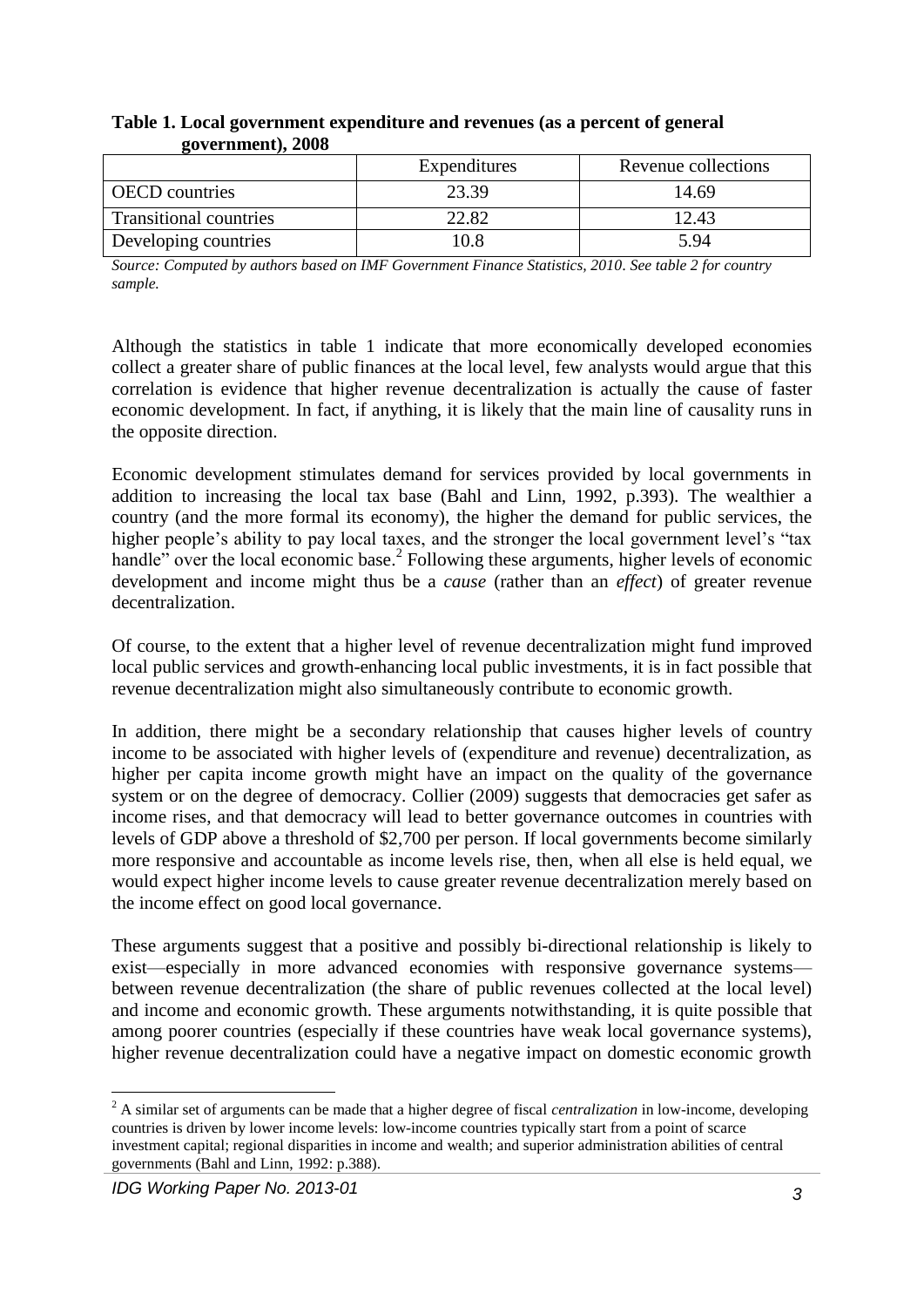if local accountability is poor and corruption is prevalent. In the context of weak local governance, increased revenue decentralization could act as a tax on economic activity without a corresponding Wicksellian benefit being provided in terms of better local public services or local public infrastructure investment.

Given that the quality of governance and public sector accountability are highly correlated with a country's income level, it is unlikely that we can take patterns or lessons from one set of countries (e.g., high-income industrialized economies) and expect these same relationships to hold for low-income countries (presumably with weaker local accountability relationships).

#### **2.2 Research Methodology**

Unlike some of the previous empirical research, the current analysis separately considers countries by grouping them into three broad groups based on their level of economic development: industrialized OECD countries; transition economies in eastern Europe and the former Soviet Union; and developing countries (in Latin America, Africa and Asia). The quantitative analysis will explore the relationship between revenue decentralization and economic growth for each of these groups of countries using a relatively simple bivariate framework by correlating economic growth in each country over a five-year period (2003- 2008) with the country's degree of revenue decentralization.

The remainder of the paper is organized as follows. Section 3 discusses the research methodology and explains the measurement of economic growth and revenue decentralization in some detail. Section 4 analyzes the relationship between revenue decentralization and economic growth. Next, Section 5 discusses the impact of political decentralization on local revenue collections in transition countries. Finally, Section 6 provides concluding remarks.

#### **3. Data Sources and Measures**

#### **3.1 Data Sources and Country Sample**

This study relies on three different data sources. First, data on public revenues were extracted from the International Monetary Fund's Government Finance Statistics (IMF, *various years*). Second, economic growth was computed based on GDP figures from the World Bank's World Development Indicators data set. Finally, this study draws on global indicators of political, administrative and fiscal decentralization prepared by Ivanyna and Shah (2012).

Table 2 presents the countries that are included in the analysis in this working paper. The choice of countries included in the study was mainly determined by data availability.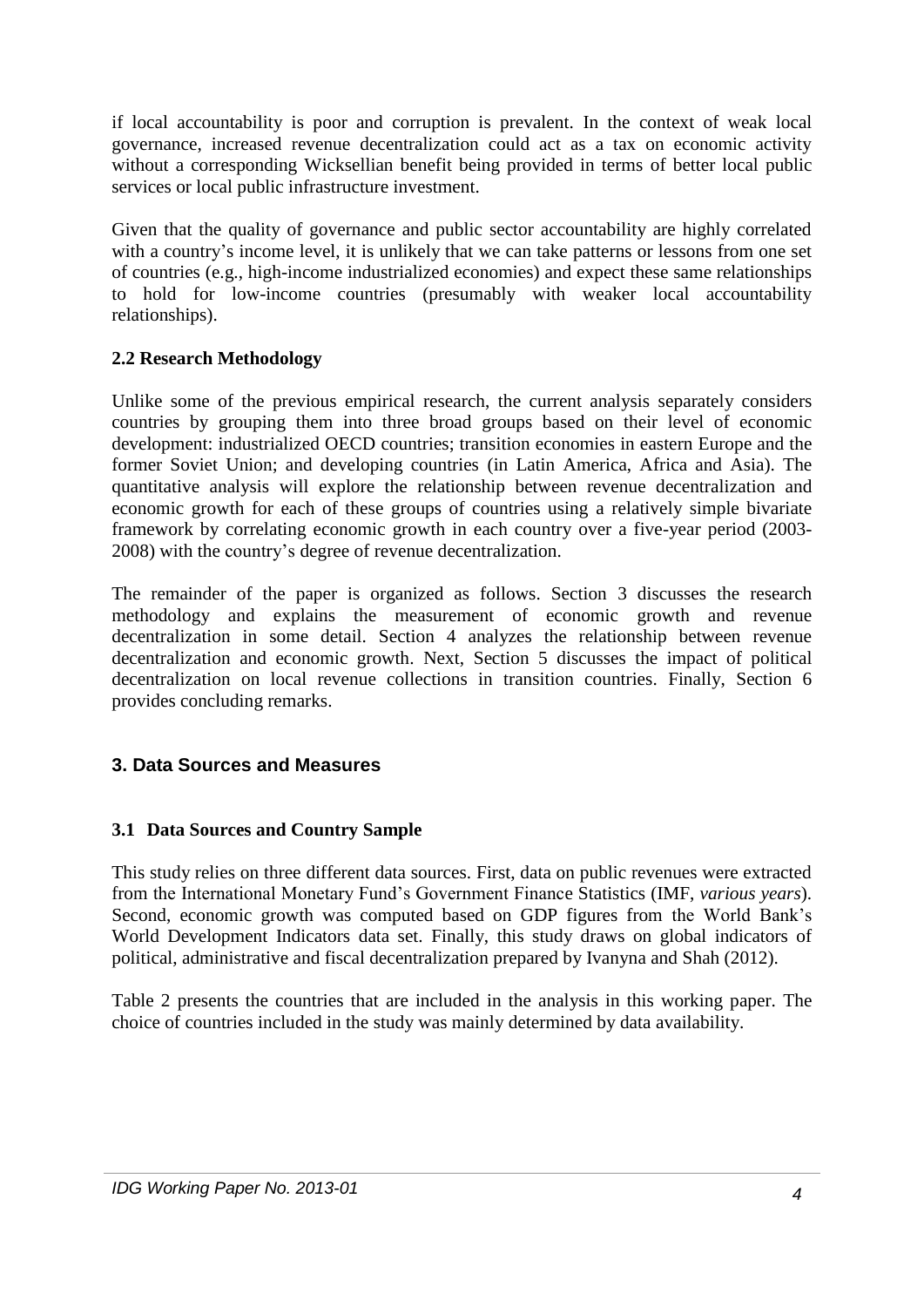| <b>Industrialized countries</b> | <b>Transitional countries</b> |                             |
|---------------------------------|-------------------------------|-----------------------------|
| (OECD)                          | (FSU & E)                     | <b>Developing countries</b> |
| Australia                       | Armenia                       | Argentina                   |
| Austria                         | <b>Belarus</b>                | <b>Bolivia</b>              |
| Belgium                         | Bosnia and Herzegovina        | Chile                       |
| Canada                          | Bulgaria                      | Colombia                    |
| Denmark                         | Croatia                       | Costa Rica                  |
| Finland                         | Czech Republic                | El Salvador                 |
| France                          | Estonia                       | Honduras                    |
| Germany                         | Georgia                       | I.R. of Iran                |
| Greece                          | Hungary                       | Lesotho                     |
| Iceland                         | Kazakhstan                    | Mauritius                   |
| Ireland                         | Latvia                        | Mongolia                    |
| Italy                           | Lithuania                     | Morocco                     |
| Luxembourg                      | Macedonia, FYR                | Paraguay                    |
| Netherlands                     | Moldova                       | Peru                        |
| New Zealand                     | Poland                        | South Africa                |
| Norway                          | Romania                       | Thailand                    |
| Portugal                        | <b>Russian Federation</b>     |                             |
| Spain                           | Serbia                        |                             |
| Sweden                          | Slovak Republic               |                             |
| Switzerland                     | Slovenia                      |                             |
| <b>United Kingdom</b>           | Tajikistan                    |                             |
|                                 | Ukraine                       |                             |

**Table 2. Countries Included in the Analysis**

#### **3.2 The Definition of Local Governments and Local Government Revenues**

An important methodological issue concerns the definition of what constitutes a "local government" and, in turn, what composes local government revenues. Although this point may seem trivial, an inaccurate understanding or definition of local government revenues can have major policy consequences. For instance, it would clearly be unwise to consider the revenue collections of a deconcentrated local administrative entity (which it deposits into the national treasury) on equal footing with the collection of own source revenues by a devolved local government (which it gets to retain in its own accounts).

Since the fiscal data for the current analysis is drawn from the IMF's Government Finance Statistics, the classification of local governments and local government revenue follows the definition set forth by the IMF. According to the IMF's definitions, state and local governments are subnational government entities which are, first, entitled to own assets, raise funds and incur liabilities by borrowing on their own account, and, second, have some discretion over how such funds are spent and are able to appoint their own officers independently of external administrative control (IMF, 2001: 14).

Unfortunately, the IMF does not adhere strictly to its own definitions as it collects and prepares Government Finance Statistics, as the "State and Local Government Subsector" sometimes includes entities that do not meet all the criteria described above. The concern is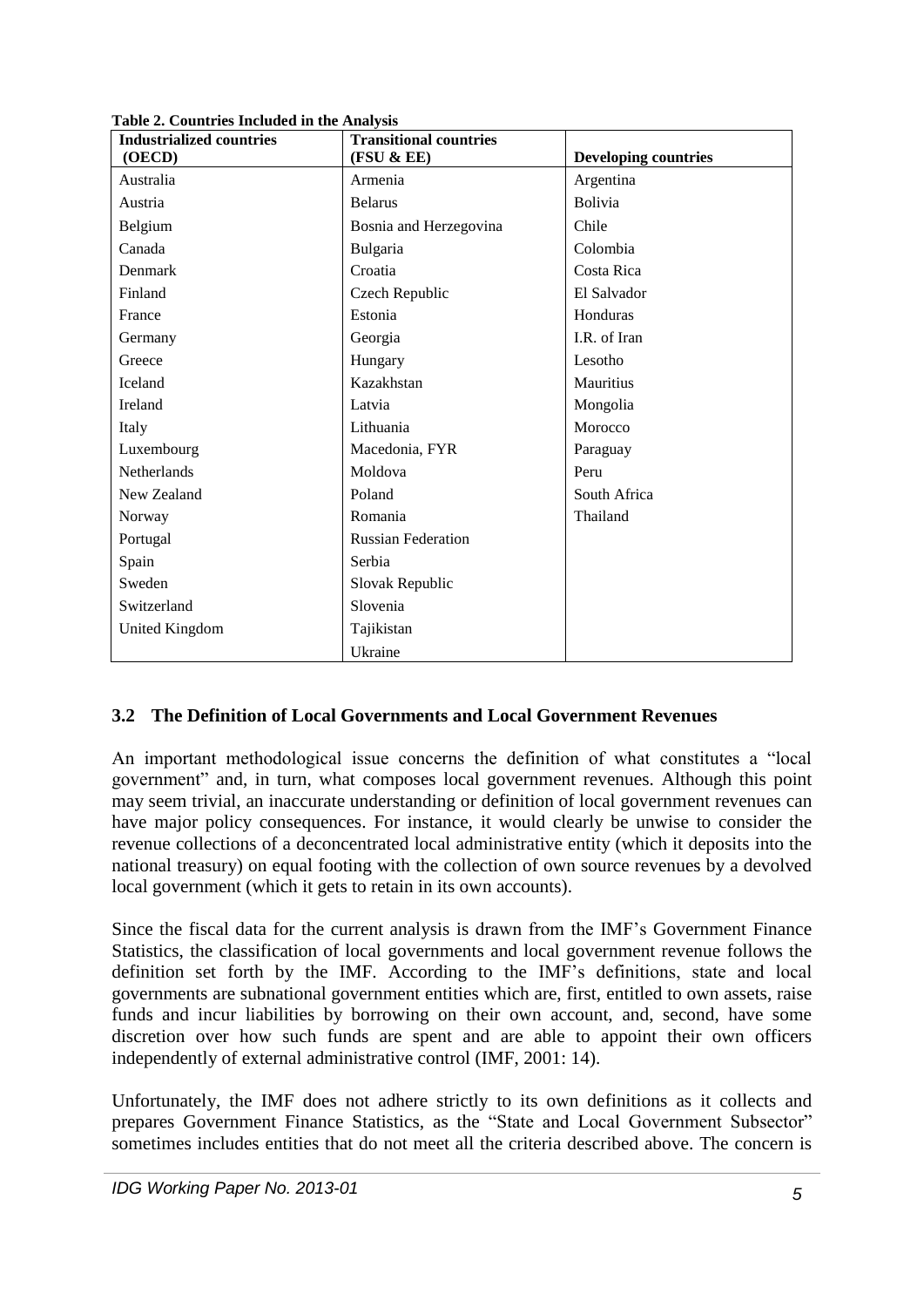especially acute in transition countries. For instance, according to the IMF's definitions, local governments in Kazakhstan (and therefore, local government revenues) consist of 16 local administrative bodies, including two cities (Almaty and Astana) and 14 oblast bodies (Dziobek, Gutierrez Mangas, and Kufa, 2011). Although oblasts in Kazakhstan have some features of local governments (e.g., there are regionally-elected councils), in practice these regional bodies are deconcentrated organs of the state without substantive own budget decision-making authority (UCLG, 2010).<sup>3</sup>

Although consideration of the definition of local government is not the main purpose of this research study, it cannot be ignored that the IMF's Government Finance Statistics simply fail to distinguish (especially in transition countries) between "real" local government revenues in devolved countries and deconcentrated "local" revenues in other countries. Therefore, after the initial analysis of global trends in local revenue collection and economic growth, this issue is explored further below.

#### **3.3 Measures of Own Source Revenue Collections, Economic Growth and Decentralization**

Three different variables are used in analyzing the relationship between local government revenues and economic growth. Most obviously, the analysis requires measuring the level of local (own source) revenue collections in different countries as well as the rate of economic growth. In order to further explore patterns of revenue collections in different countries, the analysis drew on country-level indicators of political, administrative and fiscal decentralization.

**Own source revenue collections.** Despite the concerns noted above, the classification of local government revenue follows the definitions described in the IMF's Government Finance Statistics Manual (2001). Thus, the main sources of revenue for local governments are taxes and other compulsory payments imposed on households and businesses by government units; property income derived from the ownership of assets and the sales of goods and services; and other revenues such as fines and penalties.

In the analysis below, own source revenues are defined as local government revenue collections expressed as a percentage of general (central plus subnational) government revenues. In order for the analysis not to be impacted by the global recession, the analysis relies on revenue data for the year 2008.

*Economic growth variables.* A sustained increase in per capita income is considered to be one of the main policy objectives pursued by governments through decentralization (Davoodi and Zou, 1998). The growth rate of GDP (or per capita GDP) is a widely used indicator of economic growth and is widely used in studies of the relationship between fiscal decentralization and economic growth (Breuss and Markus, 2004).

For the purpose of the current study, economic growth is measured as the average annual GDP growth rate (in constant prices) for the five-year period from 2003 to 2008. The real growth rate (in constant prices) was used rather than the growth in nominal GDP in order to

**<sup>.</sup>**  $3$  The same problem was noted by Ivanyna and Shah (2012: p. 6), who suggest that the IMF's definitions are quite vague, resulting in countries deciding for themselves what levels or tiers represent "local government" and reporting their data correspondingly.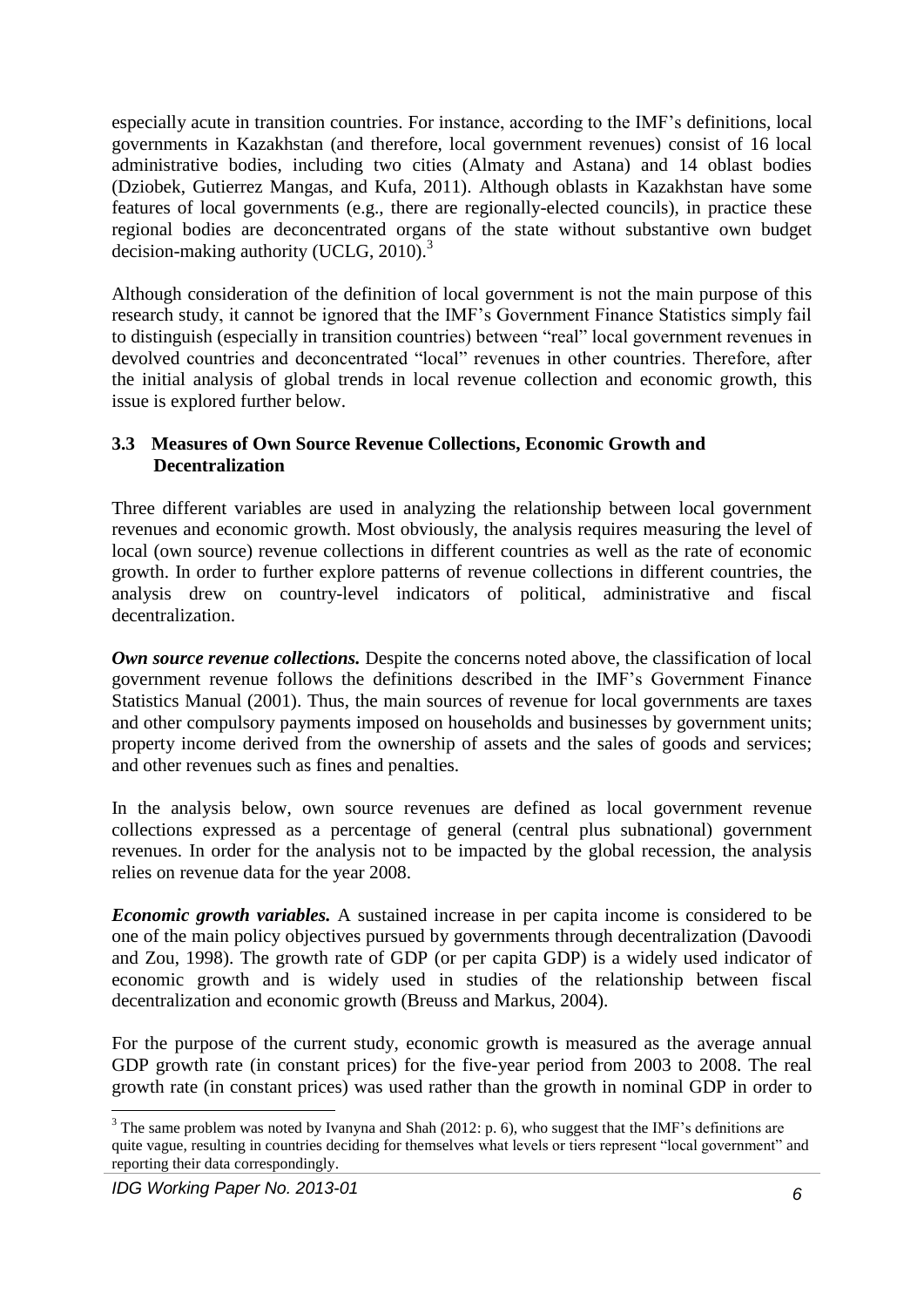eliminate the impact of inflation. The average growth rate over a five-year period was used (rather than the annual growth rate for 2008) in order to prevent any one-off economic events from driving the relationship.

*Decentralization indicators.* Decentralization is a complex process, and there are different dimensions of decentralization that may each (alone or together) have a different impact on economic growth (Iimi, 2005). Usually, decentralization and intergovernmental fiscal relations are assessed along three dimensions: political, fiscal and administrative (Ivanyna and Shah, 2012; Shah, Thompson and Zou, 2004). In fact, it is impossible to capture the degree of decentralization in a country by any single empirical measure.

When considering the impact of a particular element of fiscal decentralization (revenue decentralization) on economic growth, it is useful to consider whether this relationship may be impacted by other aspects of decentralization reforms. This study tests the relationship between local revenue collections and indicators of all other dimensions of decentralization based on indexes prepared by Ivanyna and Shah (2012).<sup>4</sup>

The political decentralization index prepared by Ivanyna and Shah (2012) measures the degree of local self-governance. Political decentralization is assessed by three criteria: (i) legislative and executive elections; (ii) direct democracy provisions, such as the presence of recall provisions for elected officials and citizen participation in local elections; and (iii) local decision making processes. As further discussed in Section 5, the relationship between local revenue collections and this political decentralization index for transition countries is found to be downward slopping.

#### **4. The Relationship between Own Source Revenue Collections and Economic Growth**

The first attempt to determine whether there is a relationship between the degree of revenue decentralization and average economic growth presents the correlation between these two variables for all available countries (figure 1). Next, the analysis plots the degree of revenue decentralization against per capita GDP for 2008 (figure 2), where per capita GDP is a measure of long-term cumulative economic growth. In either case, proponents of decentralization would expect to find—under the right circumstances—a positive relationship between these two variables. On the other hand, those who are concerned with the pitfalls of decentralization would expect to find a negative relationship.

Although the analytical approach being used is rudimentary, one would expect to find either a detectable positive or negative correlation between the two variables. The underlying relationship is as consistent and robust as either of the two hypotheses suggests.

 $\overline{\phantom{a}}$ 

<sup>&</sup>lt;sup>4</sup> The measure of fiscal decentralization focuses on measuring the degree of local governments' fiscal autonomy, including the range of local expenditure functions; autonomy in rate and base settings for local taxes; the degree of self-financing of local expenditures; and others. The measure of administrative decentralization is focused on measuring local governments' regulatory control over own functions, as well as the authority to hire, fire and set terms of employment for local employees. The relationship between local revenue collections and fiscal and administrative decentralization indices tested in this research work does not show any explicit linear trend for transitional countries. Investigation of the relationship for other OECD and developing countries begs further study.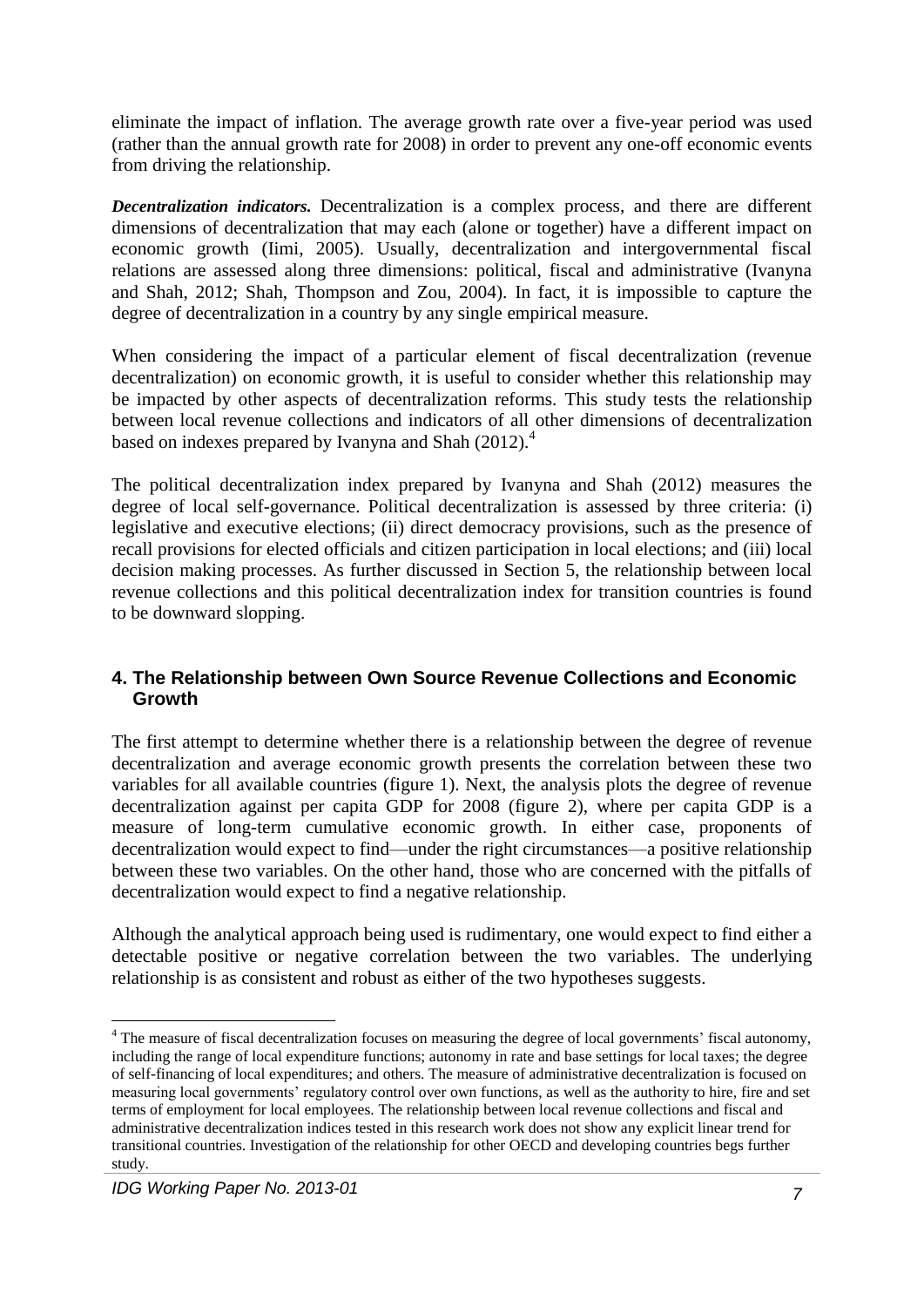#### **4.1 Results**

The overall relationship between revenue decentralization (local revenue collections as a share of public sector revenues) and economic growth as presented in figure 1 provides little evidence that own source revenue collections have an overall negative impact on economic growth. The Pearson correlation coefficient for the overall correlation is -0.08. This is insufficient to reject the null hypothesis that there is no significant correlation between the two variables.



**Figure 1. Local Revenue Collections and Average GDP Growth Rate** 

However, figure 1 reveals distinct patterns for each of the three groups of countries (OECD, transition countries and developing countries). The most obvious pattern is that OECD countries generally appear to have a lower GDP growth rate than transitional and developing countries. A second pattern revealed by the figure is that OECD countries and transition economies appear to have a higher degree of revenue decentralization, all else equal, than developing economies. Among the three groups of countries, there is no perceivable relationship between revenue decentralization and economic growth for either OECD countries or developing countries; for transitional economies, there appears to be a positive (albeit not statistically significant) relationship  $(r=0.12)$ . Section 4.2 presents a further discussion of the trends revealed for each of the three groups of countries.

The underlying patterns by country type may suggest that it is not the rate of economic growth, *per se*, but rather, the level of economic productivity that may be more directly related to revenue decentralization. Therefore, figure 2 analyzes the relationship between own source revenue collection and GDP per capita (in US dollars) for 2008.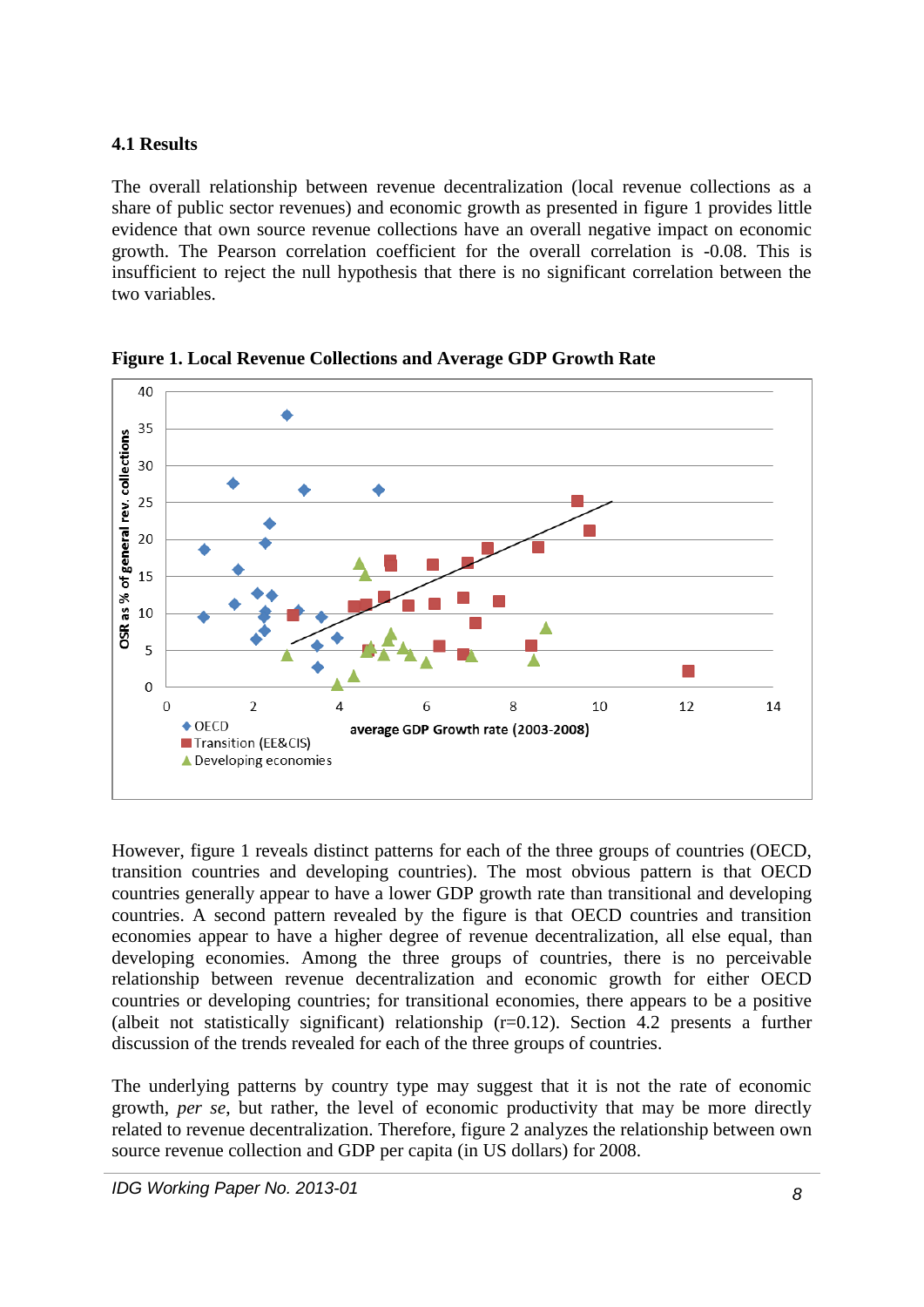Figure 2 confirms that despite the lower economic growth rates in OECD countries from 2003 to 2008, OECD countries have considerably higher levels of GDP. The lower overall growth rate of OECD countries is not likely to be due to higher revenue decentralization, but rather, due to macroeconomic patterns and the concept of diminishing returns. When looking at the overall relationship between revenue decentralzation and per capita GDP (across all three groups of countries), the figure shows a general postive pattern  $(r=0.32)$ . When the two right-hand-side outliers (Luxembourg and Norway) are excluded, the Pearson correlation coefficient increases to 0.46.



**Figure 2. Local Revenue Collections and GDP Per Capita for 2008.**

These initial findings support earlier empirical findings that the level of revenue decentralization is positively correlated with the level of economic development (e.g., Martinez-Vazquez and Nab, 2001). These findings, however, do not support the conclusion that greater revenue decentralization leads to predatory local taxation in a way that negatively impacts economic growth or per capita GDP.

#### **4.2 Discussion of Trends by Country Grouping**

*OECD countries.* A large number of existing studies investigate the correlation between fiscal decentralization and economic growth among OECD countries. Many of these studies either find a positive relationship or a "hump-shaped" relationship, where economic growth first excels with fiscal decentralization, but slows down when a country decentralizes beyond a certain threshold (Bodman, 2008; Eller, 2004; Thiessen, 2000; Thiessen, 2001). In contrast, Rodriguez-Pose and Ezcurra (2010) detect a negative and significant association between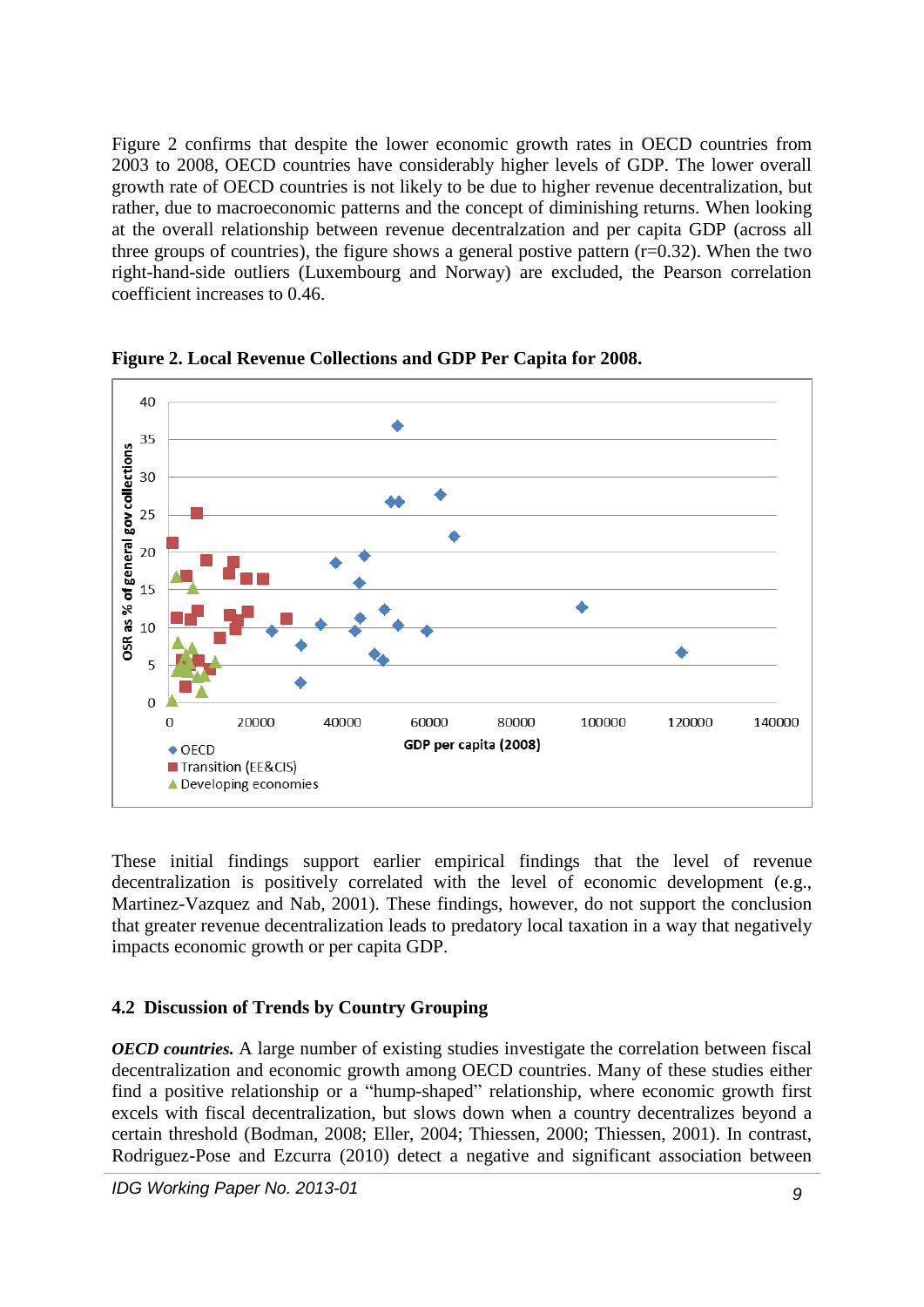fiscal decentralization and economic growth, while Thornton (2006) finds no relationship for OECD countries. However, most of these results are based on an analysis of expenditure decentralization, rather than on an analysis of revenue decentralization.

Considering the pattern of OECD countries in figures 1 and 2 contributes little to the existing state of knowledge, as revenue decentralization does not appear to have a significant impact (positive or negative) on economic growth rates  $(r=0.01)$ . It is notable, however, that when Luxembourg and Norway are excluded, the bivariate analysis finds a strong and positive relationship between revenue decentralization and per capita GDP (r=0.36).

*Transitional countries.* Figure 1 (as well as figure 2) reveals a more consistent story when considering transition economies: there appears to be a slight but positive correlation between the level of own-source revenue collections and domestic economic growth for transitional countries (r=0.12). When two outliers (Georgia and Armenia) are excluded, the Pearson correlation coefficient increases to 0.57.



**Figure 3. Relationship for Transitional Economies.**

To further understand this relationship, it is helpful to group the transition countries into states of the former Soviet Union and countries in southeastern Europe (figure 3). The figure suggests that these two country groups have distinct patterns, with transition countries in eastern Europe generally showing lower revenue decentralization and lower economic growth, compared to higher revenue decentralization and higher economic growth in states of the former Soviet Union.

It is unclear from the bivariate correlation presented in figure 3 whether there is indeed a positive relationship between higher economic growth and revenue decentralization, or whether the figure simply compares two sets of different countries that have different approaches to decentralization (in which case the correlation is spurious).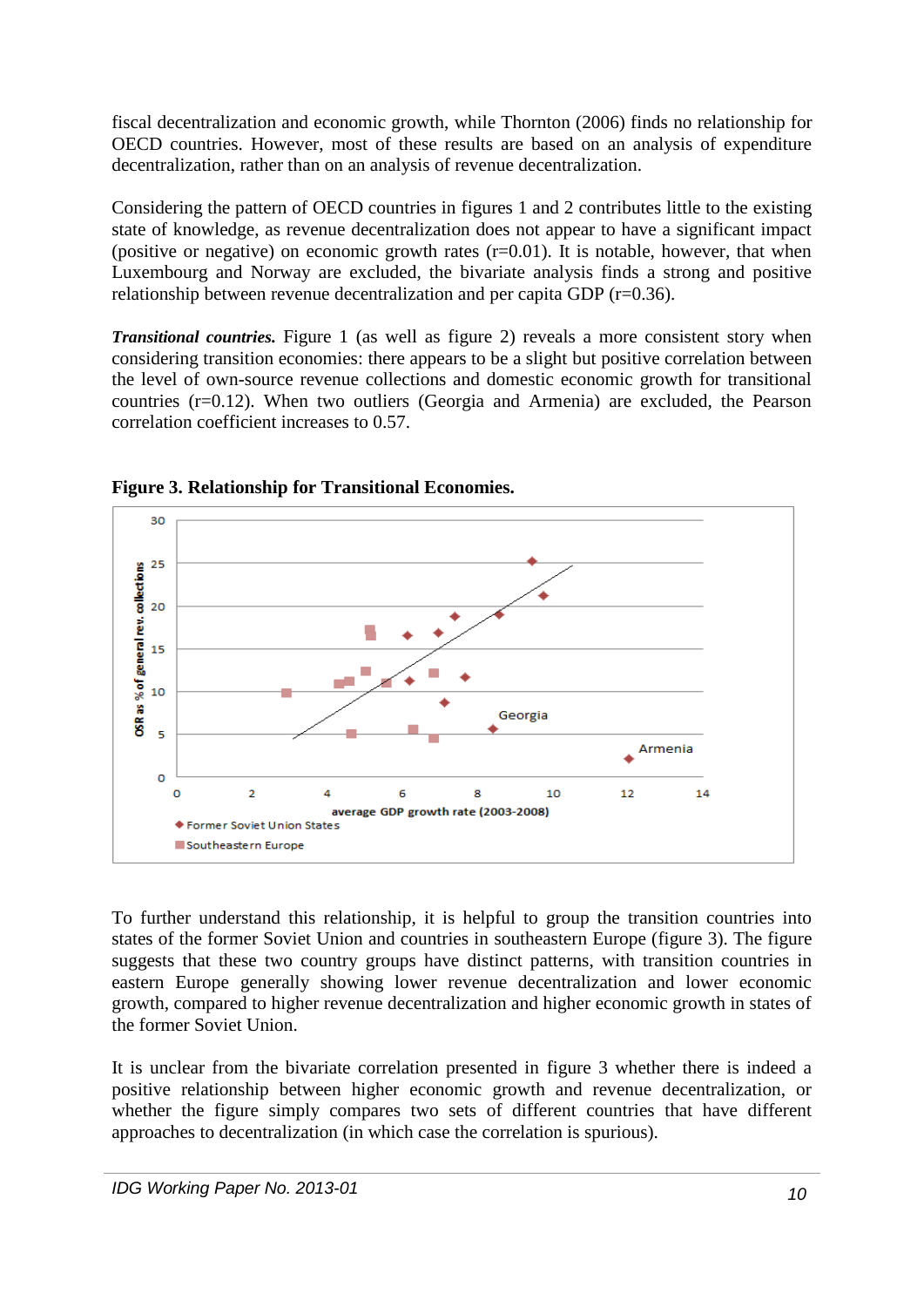The finding that decentralization is greater in the states of the former Soviet Union when compared to eastern Europe contradicts the popular perception that eastern Europe is more decentralized than many former Soviet republics. However, as we already noted, the IMF Government Finance Statistics do not always properly distinguish between local government revenues and "local" revenues collected by local administrations. This issue is further investigated in Section 5.

*Developing Countries.* The relationship between own-source revenue collections and average GDP growth rate for developing countries is highly dispersed, showing no meaningful correlation between the two variables. However, the total number of developing countries included in this study is quite limited due to the absence of necessary data. As such, the sample of developing countries represents various (potentially very different) regional experiences. Further study is needed to isolate potentially different regional patterns among developing economies.

*Overall conclusions of the analyses by country grouping.* There appear to be some subtle differences in the relationship between revenue decentralization and economic growth across the three groups of countries considered in this study.

On one end of the spectrum, when considered in isolation, it does not appear that revenue decentralization is either positively or negatively correlated with economic growth in developing economies. On the other end of the spectrum, it does appear that for OECD countries a positive relationship exists between revenue decentralization and per capita GDP. The results for transition economies are less clear: there may be a mild positive relationship between revenue decentralization and economic growth, but there are suggestions that this relationship may (or may not) be spurious.

#### **5. The Relationship between Own Source Revenue Collections and Economic Growth: Does Subnational Structure and Political Economy Matter?**

The fact that different relationships between revenue decentralization and economic growth are found for different groups of countries is not surprising. After all, decentralization is a multi-dimensional process and we would expect revenue decentralization to impact economic growth differently in different institutional contexts. For instance, whereas we may expect a positive relationship between revenue decentralization and economic growth under certain conditions, if more revenues are assigned to a local government level at which jurisdictions are inefficiently small, we would expect there to be a negative relationship between revenue decentralization and growth. In addition, the measures of revenue decentralization that are available from different sources may sometimes inadvertently lead us to compare "apples with oranges" (as in the case of transition economies). Furthermore, it is possible that the decision to decentralize revenue sources is driven more by political economy considerations than by policy considerations (e.g., economic growth).

Indeed, there is a high likelihood that the structure of the local public sector and the degree of political decentralization in a country have an important impact on the degree (and efficacy) of revenue decentralization. It might be the case that in more (politically and administratively) decentralized countries, local governments have earned greater trust from the central government and therefore, are assigned more robust own revenue sources. At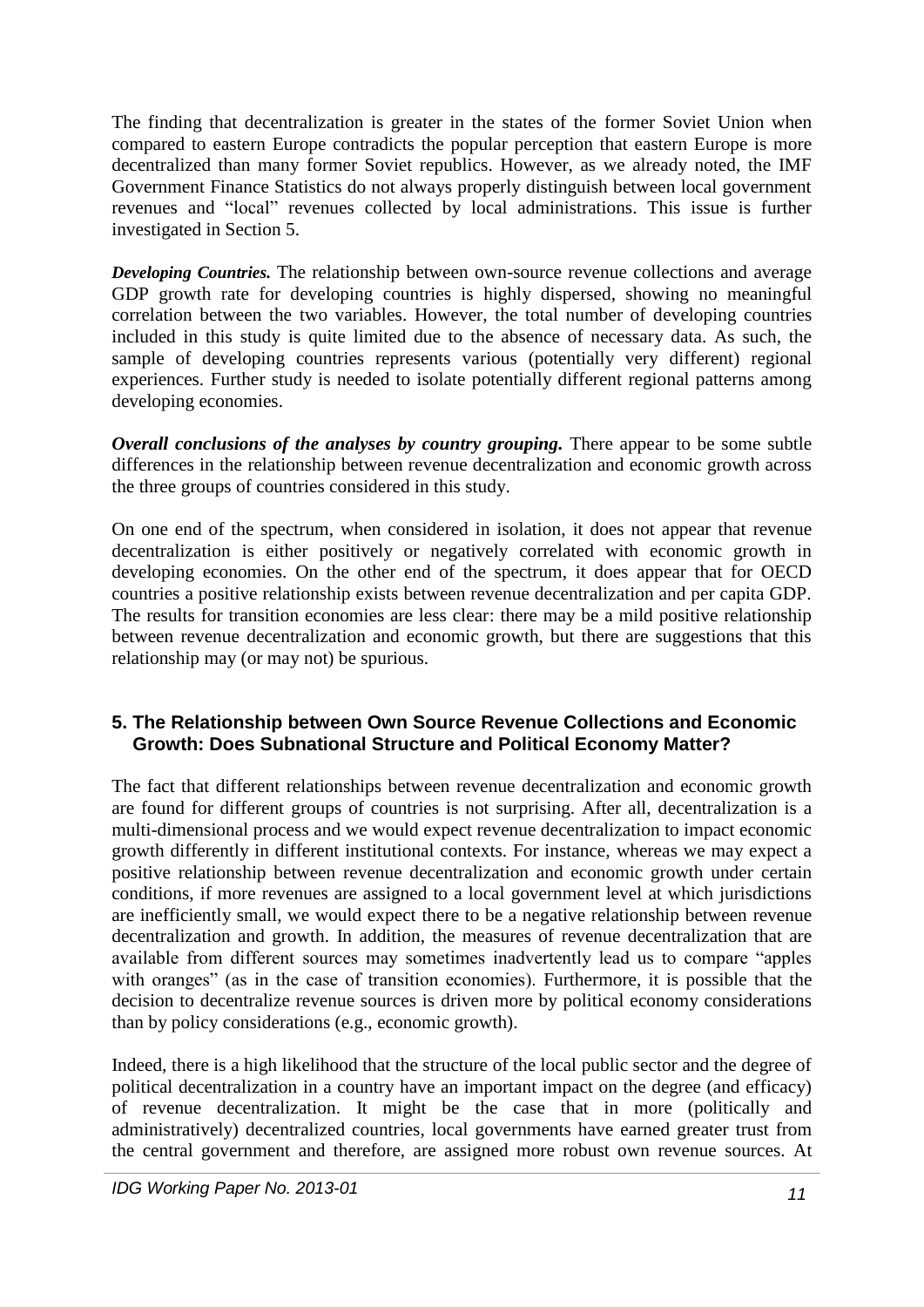same time, however, in countries which are institutionally and politically more decentralized, central governments may not have much of an incentive to give public revenue sources away to relatively autonomous local authorities (over which central officials have little or no control) and thus, local authorities may end up collecting less own source revenues in countries that are more politically decentralized. In contrast, central government officials might be less resistant to decentralizing revenue sources when there is a strong vertical power structure that allows central officials a greater degree of control over subnational government entities.

In order to test the importance of political decentralization on revenue decentralization, the relationships between local revenue collections and the political decentralization index (prepared by Ivanyna and Shah, 2012) were analyzed for three groups of countries—OECD countries, transitional countries and developing countries. While no consistent relationship was found for developing and OECD countries (and is therefore not shown or further explored here), for transitional economies the correlation between revenue decentralization and economic growth was clearly found to be negative (figure 4).<sup>5</sup>



**Figure 4. Local Revenue Collections and Political Decentralization in Transition Countries**

Figure 4 shows an inverse (downward sloping) relationship between local revenue collections and political decentralization for transition countries (including both eastern Europe and former Soviet republics), with Armenia and Georgia being notable outliers. The graph further shows that countries in southeastern Europe tend to have a higher degree of political decentralization than former Soviet republics. Perhaps surprisingly, the graph indicates that many former Soviet states have a higher degree of revenue decentralization than their regional neighbors in eastern Europe.

**<sup>.</sup>**  $<sup>5</sup>$  We initially investigated the relationship between revenue decentralization and all three dimensions of</sup> decentralization (political, fiscal and administrative). Using the indicators prepared by Ivanyna and Shah (2012), however, we did not find strong relationships between revenue decentralization and the other dimensions of decentralization as measured by Ivanyna and Shah.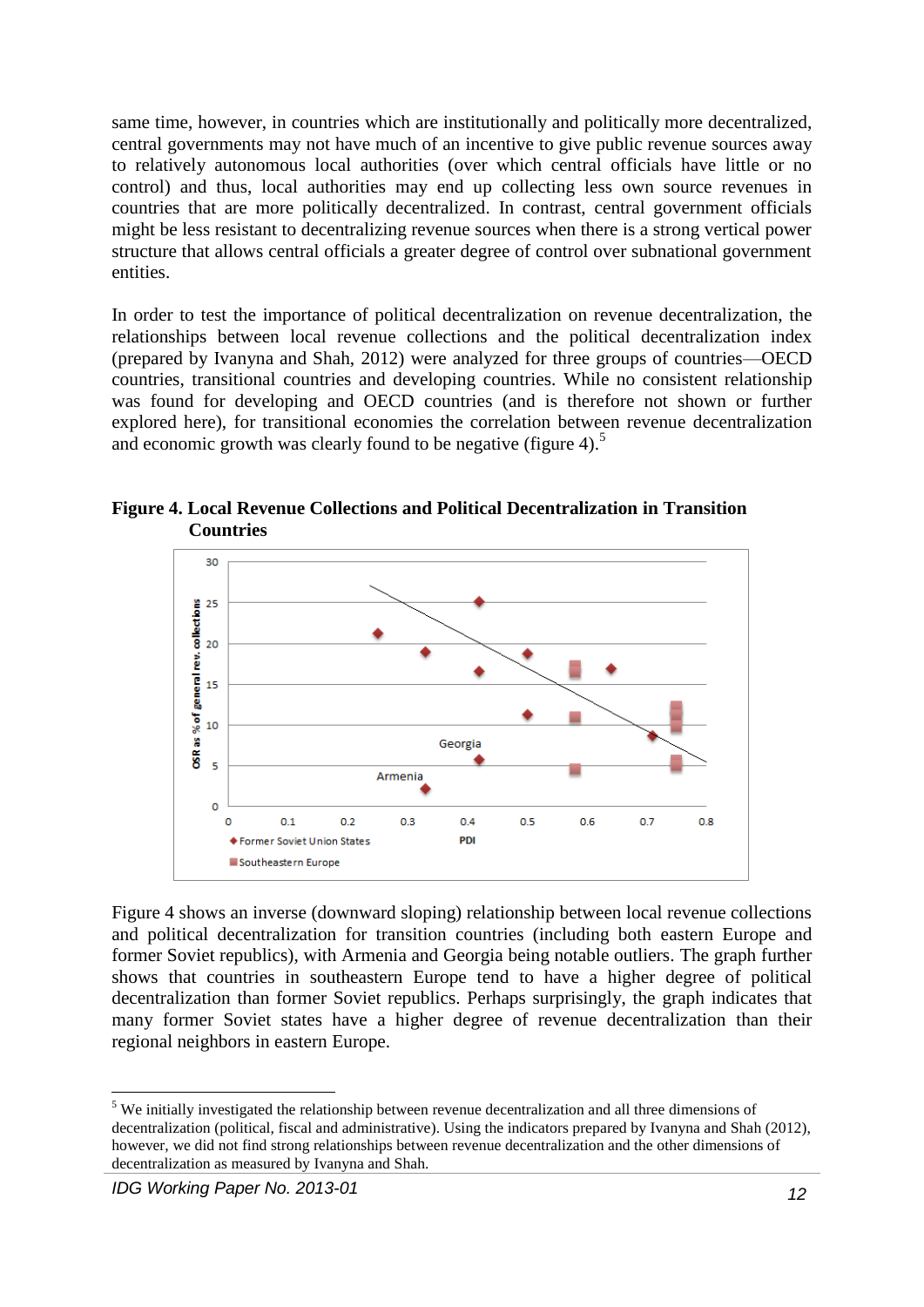It is unlikely that the observed patterns of revenue decentralization and political decentralization are unrelated. As already noted in Section 3.2, despite their relatively high degree of revenue decentralization (as indicated by the IMF), local governments in many former Soviet republics are more akin to deconcentrated entities than to semi-autonomous local governments. Indeed, subnational autonomy over revenues in many FSU countries is virtually nonexistent. In the Russian Federation, Ukraine and the Central Asian republics, subnational authorities are allocated a specific share of collections in their jurisdiction from the major tax instruments (e.g. VAT, PIT, enterprise profits tax and excise taxes) (Dunn and Wetzel, 1998). Although these shared revenues are counted as "own source revenues," central governments determine the tax bases, the tax rates and the sharing rates for these shared taxes.<sup>6</sup> Indeed, revenues from taxes shared on a derivation basis account over half of regional and local revenue receipts in Russia, Ukraine and Kazakhstan, and their structures can be changed only at the central level (Dabla-Norris, Martinez-Vazquez and Norregaard, 2000). Furthermore, the spending of these "subnational" resources is controlled extensively by centrally-issued budget guidelines and administrative norms.

Thus, what appears to be a high degree of local revenue autonomy in former Soviet republics (typically an indicator of a high degree of fiscal decentralization) is in fact constrained and 'captured' by the central government through vertical political, administrative and fiscal controls.

In fact, the results of figure 4 match the findings of the study done across the same group of countries by Rodriguez-Pose and Kroijer (2009). This study finds that higher shares of transfers from other levels of government and subnational taxation negatively correlate to economic growth. However, further investigations suggest that locally imposed taxation is in fact positively correlated to economic growth in the long run (Rodriguez-Pose and Kroijer, 2009).

#### **6. Concluding Remarks**

The primary aim of the paper has been to tackle the question of whether local revenue collections are beneficial for economic growth or not. We have concentrated our analysis on three groups of countries—OECD, transitional and developing countries for the period of 2003 to 2008. Overall, there is no evidence to suggest that local revenue collections have a negative impact on economic growth in each of the three groups of countries covered in the research.

Second, we introduced measures of political, fiscal and administrative decentralization indices into the analysis. When considering the transitional countries of eastern Europe and the former Soviet Union, this analysis uncovered a clear inverse relationship between subnational political autonomy and revenue decentralization, and clear differences between the experiences of eastern European countries and former Soviet states.

**<sup>.</sup>** <sup>6</sup> In some countries, such as Ukraine, Russia and others, local agents of the central tax authority collect the taxes, give local authorities their approved shares and pass the rest up the administrative chain. In other countries, tax collection is centralized, and subnational tax shares are passed down from central authorities (e.g. Croatia, Hungary and Poland) (Dunn & Wetzel, 1998).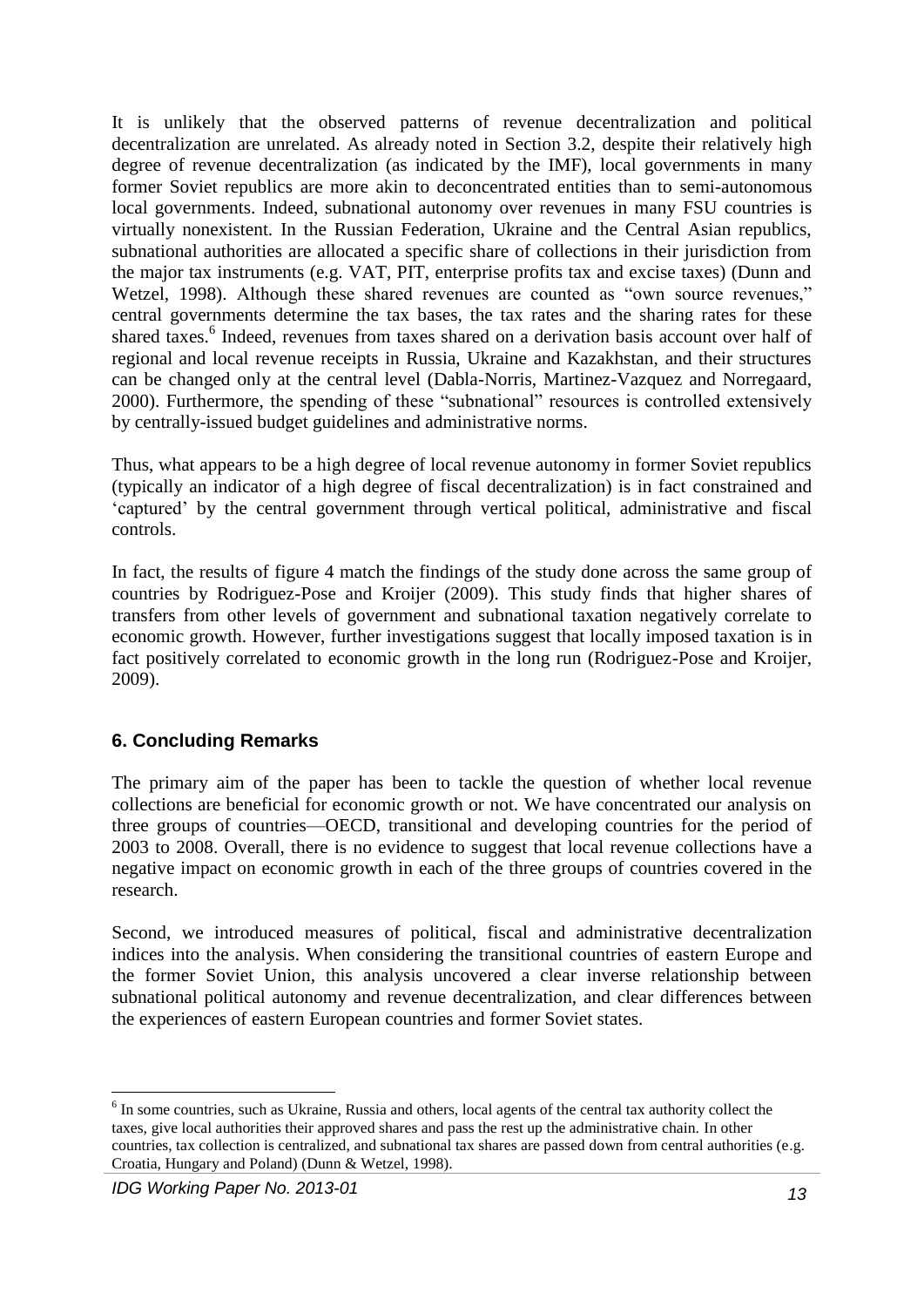Our results are inconsistent with the argument that revenue decentralization hinders sustainable business growth or private sector development. This does not mean that some degree of predatory local taxation never takes place when revenue powers are decentralized to local authorities. Consistent with anecdotal country experiences, however, our results seem to suggest that countries with ineffective or unaccountable local governments possibly 'selfcorrect' by not decentralizing major revenue sources.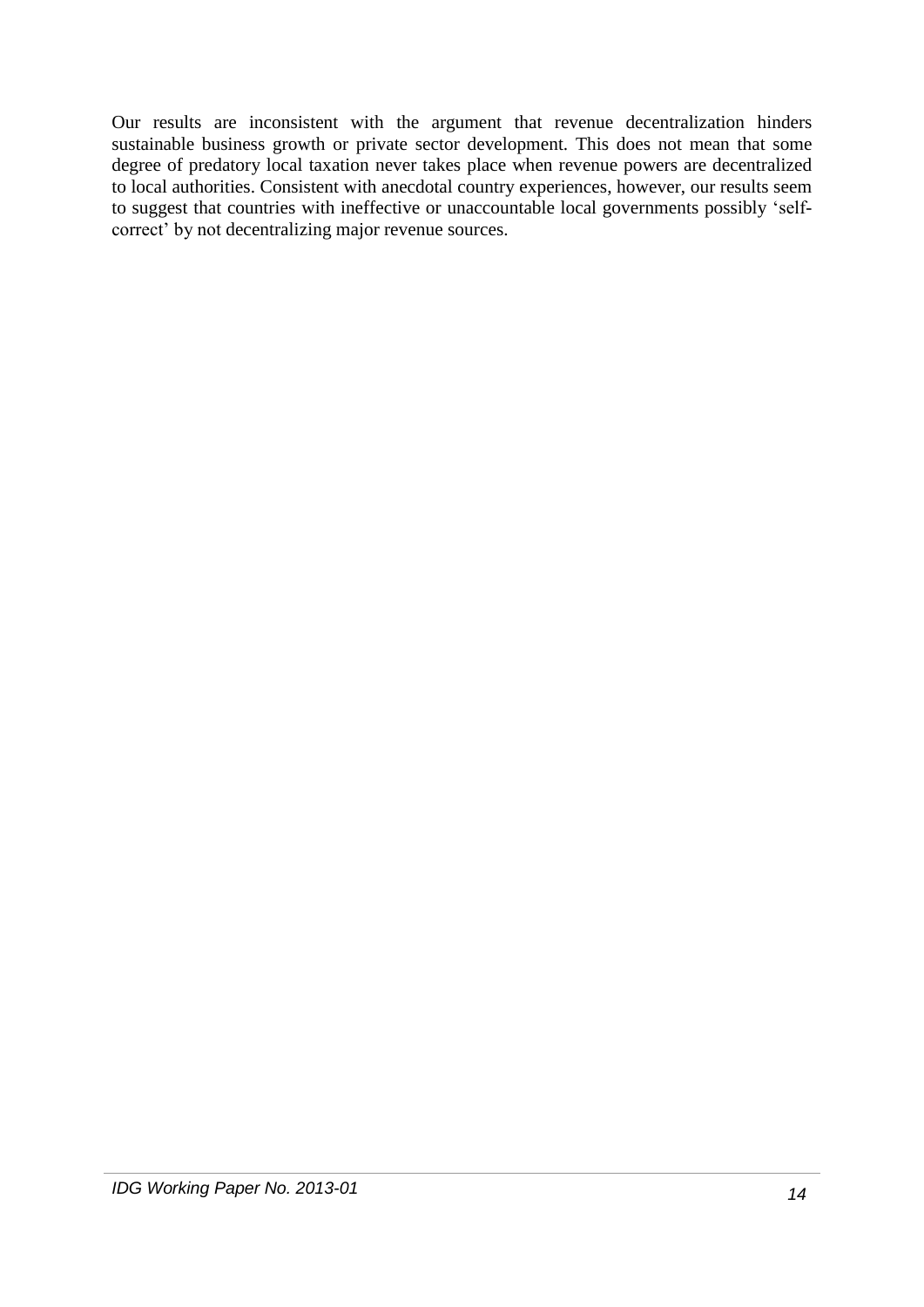#### **References**

- *Avoiding the Fiscal Pitfalls of Subnational Regulation, How to Optimize Local Regulatory Fees to Encourage Growth*. Investment Climate Advisory Services of the World Bank Group, Dec. 2011.
- Bahl, Roy, and Sally Wallace. "Public Financing in Developing and Transition Countries." *Public Budgeting and Finance* 25.4 (2005): 83-98.
- Bahl, Roy, and Johannes F. Linn. *Urban Public Finance in Developing Countries*. Oxford England: Published for the World Bank, 1992.
- Bodman, Philip. "Fiscal Federalism and Economic Growth in the OECD." Proc. of the Future of Federalism, Brisbane. University of Queensland, 2008.
- Breuss, Fritz, and Markus Eller. "Fiscal Decentralization and Economic Growth: Is There Really a Link?" *CESifo DICE Report, Journal for Institutional Comparisons* 2.1 (2004): 3-9.
- Collier, Paul. *Wars, Guns, and Votes: Democracy in Dangerous Places*. New York: Harper, 2009.
- Corthay, Laurent. "Local Taxes, Regulations, and the Business Environment: Finding the Right Balance." *The World Bank* (2009).
- Dabla-Norris, Era. "The Challenge of Fiscal Decentralisation in Transition Countries." *Comparative Economic Studies* 48.1 (2006): 100-31.
- Dabla-Norris, Era, Jorge Martinez-Vazquez, and John Norregaard. "Making Decentralization Work: The Case of Russia, Ukraine, and Kazakhstan." *International Center for Public Policy Working Paper Series, at AYSPS, GSU* (2000).
- Davoodi, H. "Fiscal Decentralization and Economic Growth: A Cross-Country Study." *Journal of Urban Economics* 43.2 (1998): 244-57.
- Dunn, Jonathan, and Deborah Wetzel. "Fiscal Decentralization in Former Socialists Economics: Progress and Prospects." *The World Bank* (1998).
- Dziobek, Claudia, Carlos Gutierrez Mangas, and Phebby Kufa. "Measuring Fiscal Decentralization – Exploring the IMF's Databases." *IMF WP/11/126* (2011).
- Eller, Markus. "The Determinants of Fiscal Decentralization and Its Impact on Economic Growth: Empirical Evidence from a Panel of OECD Countries." *Vienna University of Economics and Business Administration* (2004).
- Iimi, A. "Decentralization and Economic Growth Revisited: An Empirical Note." *Journal of Urban Economics* 57.3 (2005): 449-61.
- *IMF Government Finance Statistics Manual.* International Monetary Fund, 19 Dec. 2001.